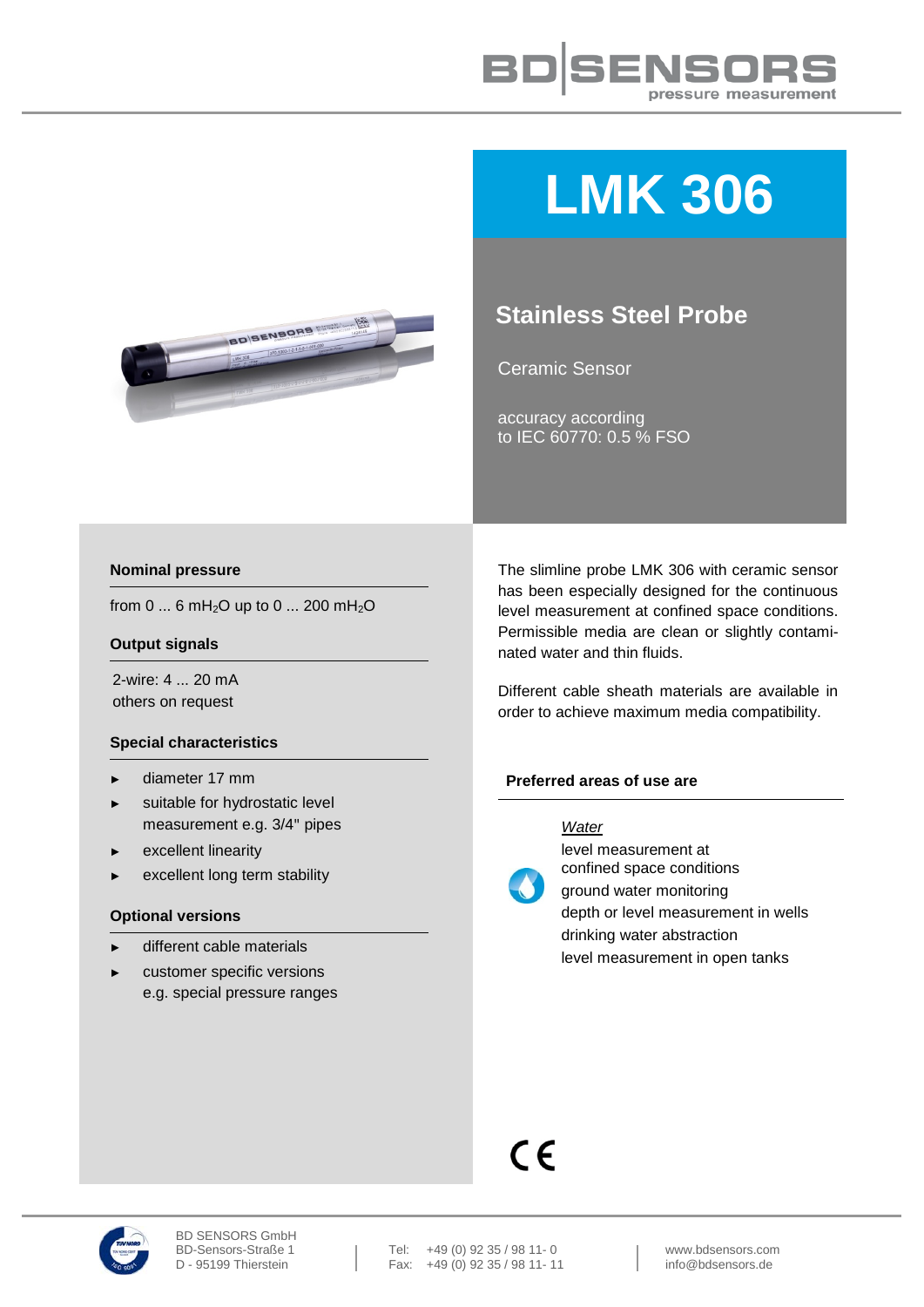### LMK 306 Stainless Steel Probe Technical Data

| Input pressure range                                                                                                                                                                                  |                          |                                                 |                                                  |                                                     |                       |                                                                                                                      |  |  |  |     |  |  |  |  |  |  |
|-------------------------------------------------------------------------------------------------------------------------------------------------------------------------------------------------------|--------------------------|-------------------------------------------------|--------------------------------------------------|-----------------------------------------------------|-----------------------|----------------------------------------------------------------------------------------------------------------------|--|--|--|-----|--|--|--|--|--|--|
| Nominal pressure gauge                                                                                                                                                                                | [bar]                    |                                                 |                                                  | $\overline{4}$<br>6<br>0.6<br>1<br>1.6<br>2.5<br>10 |                       |                                                                                                                      |  |  |  |     |  |  |  |  |  |  |
| Level                                                                                                                                                                                                 | [mH <sub>2</sub> O]      | 6                                               | 10                                               | 16                                                  | 40<br>100<br>25<br>60 |                                                                                                                      |  |  |  | 200 |  |  |  |  |  |  |
| Overpressure                                                                                                                                                                                          | [bar]                    | 2                                               | 40                                               | 40                                                  |                       |                                                                                                                      |  |  |  |     |  |  |  |  |  |  |
| Burst pressure $\geq$                                                                                                                                                                                 | [bar]                    | $\overline{4}$                                  | $\overline{4}$<br>5<br>5<br>12<br>12<br>25<br>50 |                                                     |                       |                                                                                                                      |  |  |  |     |  |  |  |  |  |  |
|                                                                                                                                                                                                       |                          |                                                 |                                                  |                                                     |                       |                                                                                                                      |  |  |  |     |  |  |  |  |  |  |
| <b>Output signal / Supply</b>                                                                                                                                                                         |                          |                                                 |                                                  |                                                     |                       |                                                                                                                      |  |  |  |     |  |  |  |  |  |  |
| Standard                                                                                                                                                                                              |                          | 2-wire: 4  20 mA / $V_s$ = 12  36 $V_{DC}$      |                                                  |                                                     |                       |                                                                                                                      |  |  |  |     |  |  |  |  |  |  |
| Performance                                                                                                                                                                                           |                          |                                                 |                                                  |                                                     |                       |                                                                                                                      |  |  |  |     |  |  |  |  |  |  |
| Accuracy                                                                                                                                                                                              |                          | $< +0.5$ % FSO                                  |                                                  |                                                     |                       |                                                                                                                      |  |  |  |     |  |  |  |  |  |  |
| Permissible load                                                                                                                                                                                      |                          | $R_{max} = [(V_s - V_{s min}) / 0.02 A] \Omega$ |                                                  |                                                     |                       |                                                                                                                      |  |  |  |     |  |  |  |  |  |  |
| Influence effects                                                                                                                                                                                     |                          | 0.05 % FSO / 10 V<br>supply:                    |                                                  |                                                     |                       |                                                                                                                      |  |  |  |     |  |  |  |  |  |  |
|                                                                                                                                                                                                       |                          | load:<br>$0.05\%$ FSO / k $\Omega$              |                                                  |                                                     |                       |                                                                                                                      |  |  |  |     |  |  |  |  |  |  |
| Response time                                                                                                                                                                                         |                          | $\leq 10$ msec                                  |                                                  |                                                     |                       |                                                                                                                      |  |  |  |     |  |  |  |  |  |  |
| accuracy according to IEC 60770 – limit point adjustment (non-linearity, hysteresis, repeatability) $^1$                                                                                              |                          |                                                 |                                                  |                                                     |                       |                                                                                                                      |  |  |  |     |  |  |  |  |  |  |
| Thermal effects (Offset and Span) / Permissible temperatures                                                                                                                                          |                          |                                                 |                                                  |                                                     |                       |                                                                                                                      |  |  |  |     |  |  |  |  |  |  |
| Thermal error                                                                                                                                                                                         |                          | $\leq \pm 0.2$ % FSO / 10 K                     |                                                  |                                                     |                       |                                                                                                                      |  |  |  |     |  |  |  |  |  |  |
|                                                                                                                                                                                                       |                          |                                                 |                                                  | in compensated range -25  70 °C                     |                       |                                                                                                                      |  |  |  |     |  |  |  |  |  |  |
| Permissible temperatures                                                                                                                                                                              |                          | medium:                                         | $-10$ 70 °C                                      |                                                     |                       |                                                                                                                      |  |  |  |     |  |  |  |  |  |  |
|                                                                                                                                                                                                       |                          | storage:                                        | $-2570 °C$                                       |                                                     |                       |                                                                                                                      |  |  |  |     |  |  |  |  |  |  |
| Electrical protection <sup>2</sup>                                                                                                                                                                    |                          |                                                 |                                                  |                                                     |                       |                                                                                                                      |  |  |  |     |  |  |  |  |  |  |
| Short-circuit protection<br>permanent                                                                                                                                                                 |                          |                                                 |                                                  |                                                     |                       |                                                                                                                      |  |  |  |     |  |  |  |  |  |  |
| Reverse polarity protection                                                                                                                                                                           |                          | no damage, but also no function                 |                                                  |                                                     |                       |                                                                                                                      |  |  |  |     |  |  |  |  |  |  |
| Electromagnetic protection                                                                                                                                                                            |                          |                                                 |                                                  | emission and immunity according to EN 61326         |                       |                                                                                                                      |  |  |  |     |  |  |  |  |  |  |
| <sup>2</sup> additional external overvoltage protection unit in terminal box KL 1 or KL 2 with atmospheric pressure reference available on request                                                    |                          |                                                 |                                                  |                                                     |                       |                                                                                                                      |  |  |  |     |  |  |  |  |  |  |
| <b>Electrical connection</b>                                                                                                                                                                          |                          |                                                 |                                                  |                                                     |                       |                                                                                                                      |  |  |  |     |  |  |  |  |  |  |
| Cable with sheath material <sup>3</sup>                                                                                                                                                               |                          |                                                 | PVC (-5  70 °C) grey                             |                                                     |                       |                                                                                                                      |  |  |  |     |  |  |  |  |  |  |
|                                                                                                                                                                                                       |                          | PUR (-10  70 °C) black                          |                                                  |                                                     |                       |                                                                                                                      |  |  |  |     |  |  |  |  |  |  |
|                                                                                                                                                                                                       |                          | FEP <sup>4</sup> (-10  70 °C) black             |                                                  |                                                     |                       |                                                                                                                      |  |  |  |     |  |  |  |  |  |  |
| $^3$ shielded cable with integrated air tube for atmospheric pressure reference<br>$^4$ do not use freely suspended probes with an FEP cable if effects due to highly charging processes are expected |                          |                                                 |                                                  |                                                     |                       |                                                                                                                      |  |  |  |     |  |  |  |  |  |  |
| <b>Materials (media wetted)</b>                                                                                                                                                                       |                          |                                                 |                                                  |                                                     |                       |                                                                                                                      |  |  |  |     |  |  |  |  |  |  |
|                                                                                                                                                                                                       |                          |                                                 |                                                  |                                                     |                       |                                                                                                                      |  |  |  |     |  |  |  |  |  |  |
| Housing<br>Seals                                                                                                                                                                                      |                          | <b>FKM</b>                                      | stainless steel 1.4404 (316L)                    |                                                     |                       |                                                                                                                      |  |  |  |     |  |  |  |  |  |  |
| Diaphragm                                                                                                                                                                                             |                          | ceramics Al <sub>2</sub> O <sub>3</sub> 96 %    |                                                  |                                                     |                       |                                                                                                                      |  |  |  |     |  |  |  |  |  |  |
| Protection cap                                                                                                                                                                                        |                          | <b>POM</b>                                      |                                                  |                                                     |                       |                                                                                                                      |  |  |  |     |  |  |  |  |  |  |
| <b>Miscellaneous</b>                                                                                                                                                                                  |                          |                                                 |                                                  |                                                     |                       |                                                                                                                      |  |  |  |     |  |  |  |  |  |  |
|                                                                                                                                                                                                       |                          |                                                 |                                                  |                                                     |                       |                                                                                                                      |  |  |  |     |  |  |  |  |  |  |
| Connecting cables<br>(by factory)                                                                                                                                                                     |                          | cable capacitance:<br>cable inductance:         |                                                  |                                                     |                       | signal line/shield also signal line/signal line: 160 pF/m<br>signal line/shield also signal line/signal line: 1 µH/m |  |  |  |     |  |  |  |  |  |  |
| Current consumption                                                                                                                                                                                   |                          | max. 25 mA                                      |                                                  |                                                     |                       |                                                                                                                      |  |  |  |     |  |  |  |  |  |  |
| Weight                                                                                                                                                                                                |                          |                                                 | approx. 100 g (without cable)                    |                                                     |                       |                                                                                                                      |  |  |  |     |  |  |  |  |  |  |
| Ingress protection                                                                                                                                                                                    |                          | IP 68                                           |                                                  |                                                     |                       |                                                                                                                      |  |  |  |     |  |  |  |  |  |  |
| CE-conformity                                                                                                                                                                                         |                          |                                                 | EMC Directive: 2004/108/EC                       |                                                     |                       |                                                                                                                      |  |  |  |     |  |  |  |  |  |  |
| Wiring diagram                                                                                                                                                                                        |                          |                                                 |                                                  |                                                     |                       |                                                                                                                      |  |  |  |     |  |  |  |  |  |  |
|                                                                                                                                                                                                       |                          |                                                 |                                                  |                                                     |                       |                                                                                                                      |  |  |  |     |  |  |  |  |  |  |
| 2-wire-system (current)                                                                                                                                                                               |                          |                                                 |                                                  |                                                     |                       |                                                                                                                      |  |  |  |     |  |  |  |  |  |  |
| supply +                                                                                                                                                                                              |                          |                                                 |                                                  |                                                     |                       |                                                                                                                      |  |  |  |     |  |  |  |  |  |  |
| p                                                                                                                                                                                                     |                          |                                                 |                                                  |                                                     |                       |                                                                                                                      |  |  |  |     |  |  |  |  |  |  |
|                                                                                                                                                                                                       |                          |                                                 |                                                  |                                                     |                       |                                                                                                                      |  |  |  |     |  |  |  |  |  |  |
| Vs                                                                                                                                                                                                    |                          |                                                 |                                                  |                                                     |                       |                                                                                                                      |  |  |  |     |  |  |  |  |  |  |
| supply-                                                                                                                                                                                               |                          |                                                 |                                                  |                                                     |                       |                                                                                                                      |  |  |  |     |  |  |  |  |  |  |
|                                                                                                                                                                                                       |                          |                                                 |                                                  |                                                     |                       |                                                                                                                      |  |  |  |     |  |  |  |  |  |  |
|                                                                                                                                                                                                       |                          |                                                 |                                                  |                                                     |                       |                                                                                                                      |  |  |  |     |  |  |  |  |  |  |
|                                                                                                                                                                                                       |                          |                                                 |                                                  |                                                     |                       |                                                                                                                      |  |  |  |     |  |  |  |  |  |  |
| Pin configuration                                                                                                                                                                                     |                          |                                                 |                                                  |                                                     |                       |                                                                                                                      |  |  |  |     |  |  |  |  |  |  |
| Electrical connection                                                                                                                                                                                 |                          | cable colours (DIN 47100)                       |                                                  |                                                     |                       |                                                                                                                      |  |  |  |     |  |  |  |  |  |  |
|                                                                                                                                                                                                       | $Supply +$               | wh (white)                                      |                                                  |                                                     |                       |                                                                                                                      |  |  |  |     |  |  |  |  |  |  |
|                                                                                                                                                                                                       | bn (brown)<br>$Supply -$ |                                                 |                                                  |                                                     |                       |                                                                                                                      |  |  |  |     |  |  |  |  |  |  |
|                                                                                                                                                                                                       |                          | Shield   gn/ye (green / yellow)                 |                                                  |                                                     |                       |                                                                                                                      |  |  |  |     |  |  |  |  |  |  |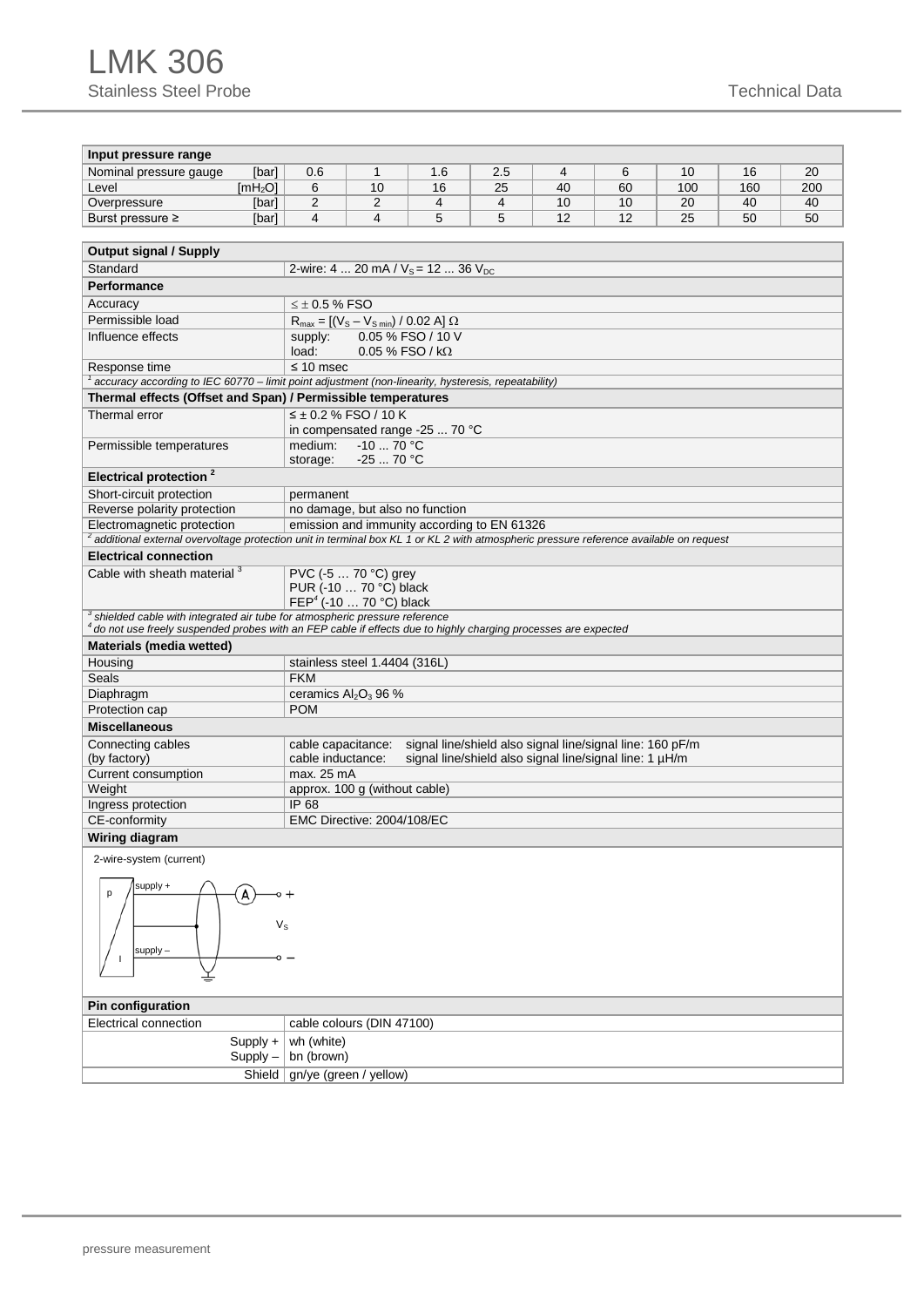

#### Accessories

| <b>Terminal clamp</b>                        |                                                                          |               |                    |  |  |  |  |  |  |
|----------------------------------------------|--------------------------------------------------------------------------|---------------|--------------------|--|--|--|--|--|--|
| <b>Technical Data</b>                        |                                                                          |               |                    |  |  |  |  |  |  |
| Suitable for                                 | all probes with cable $\varnothing$ 5.5  10.5 mm                         |               |                    |  |  |  |  |  |  |
| Material                                     | standard: steel, zinc plated<br>optionally: stainless steel 1.4301 (304) |               |                    |  |  |  |  |  |  |
| Weight                                       | approx. 160 g                                                            |               | $\frac{1}{\gamma}$ |  |  |  |  |  |  |
| <b>Ordering type</b>                         |                                                                          | Ordering code |                    |  |  |  |  |  |  |
| Terminal clamp, steel, zinc plated           |                                                                          | Z100528       |                    |  |  |  |  |  |  |
| Terminal clamp, stainless steel 1.4301 (304) |                                                                          | Z100527       |                    |  |  |  |  |  |  |